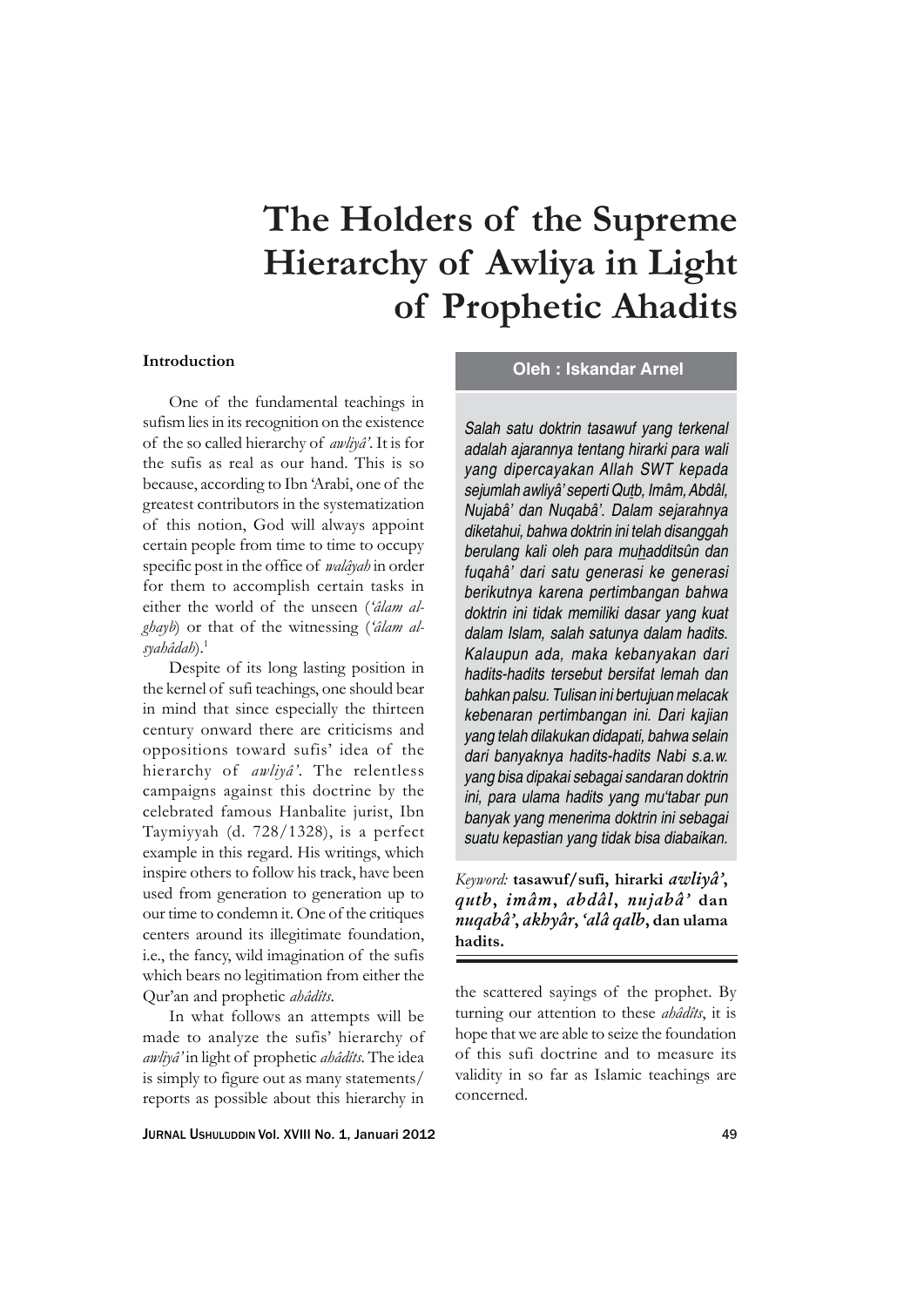Apart from the concluding remarks, this paper will be divided into three sub-topics, namely a review over the doctrine of the hierarchy of *awliyâ'*, the status of prophetic *ahâdîts* used by the sufis to support their idea on this subject, and some underlying reasons which drive them to keep holding the idea underconcerned.

#### **The Hierarchy of Awliya at Glance**

Hierarchy means stratum or level. In relation to the *awliyâ'*, the terms generally signifies a descending structure of this traditionally believed spiritual champions in the office of *walâyah*. It perhaps looks like a board of an organization with all its departments and operational units.

The doctrine on the hierarchy of *awliyâ'* is not a new teaching in sufism. Our investigation on a number of specific terms like *al-qutb*, *al-akhyâr*, *al-abdâl*, *al-nujabâ'*, *alnuqabâ'*, *al-muhadditsûn* etc. from the works of the earlier sufis,<sup>2</sup> which are used by the sufis in their discussion on this hierarchy, demonstrate that this notion has been on the air ever since the time of Hasan al-Basrî,

one of the prominent figures in the history of the spiritual path. However, we have to satisfy ourselves with the fact that not until the coming of Ibn 'Arabî, these sufis never come with a conclusive structure of the hierarchy of *awliyâ'*.

Being the first in formulating the idea of the hierarchy of *awliyâ'* in the history of sufism, Ibn 'Arabî provided a special place in his famous *Futûhât* to elucidate the notion of the hierarchy of *awliyâ*'.<sup>3</sup> His presentation is of three main divisions. Firstly, a general exposition of the thirty-eight groups of the folks of *awliyâ'*, ranging from the prophets (*al-anbiyâ'*) up to the priseworthy people (*alkuramâ'*).4 Secondly, the elects from the first division, which comprise of fourteen groups, started from the people of the blame (*al-malâmiyyah*), the poors (*al-fuqarâ'*), the sufis (*al-sûfiyyah*), and ended up with the heirs (al-waratsah).<sup>5</sup> Finally, the elects of these elects whose numbers are fixed at any given epoch. This group consists of sixteen groups, like the poles (*al-aqtâb*), the two leaders (*al-imâmayn*), and the pillars (*al*awtâd).<sup>6</sup> In a descending order, each division can be seen in the following tables:

Table 1: The Folks of the *Awliyâ'*

| NO. | THE GROUPS         | NΟ | THE GROUPS             | NO | THE GROUPS              |
|-----|--------------------|----|------------------------|----|-------------------------|
|     | al-Anbivā'         | 14 | al-Hāfizūn /āt         | 27 | al-Akhvār               |
| 2   | al-Rusul           | 15 | al-Dzākirūn/āt         | 28 | al-Awwābūn              |
| 3   | al-Siddīgūn        | 16 | al-Tā'ibūn             | 29 | al-Mukhbitūn            |
| 4   | al-Svuhadā'        | 17 | al-Mutatahhirūn        | 30 | al-Munībūn              |
| 5   | al-Sālihūn         | 18 | al-Hāmidūn             | 31 | al-Musbirūn             |
| 6   | al-Muslimūn/ āt    | 19 | al-Sā'ihūn             | 32 | al-Muhājirūn            |
|     | al-Mu'minūn/āt     | 20 | al-Rāki'ūn             | 33 | al-Musyfiqūn            |
| 8   | al-Qānitūn/ āt     | 21 | al-Sājidūn             | 34 | al-Mawfūn bi 'ahd Allāh |
| 9   | al-Sādigūn/ āt     | 22 | al-Ómirūn bi al-maʻrūf | 35 | al-Wāsilūn              |
| 10  | al-Sābirūn/ āt     | 23 | al-Nāhūn 'an al-munkar | 36 | al-Khā'ifūn             |
| 11  | al-Khāsvi'ūn/ āt   | 24 | al-Hulamā'             | 37 | al-Muʻridūn             |
| 12  | al-Mutasaddigūn/āt | 25 | al-Awwāhūn             | 38 | al-Kuramā'              |
| 13  | al-Sā'imūn/āt      | 26 | al-Ainād al-ilāhivūn   |    |                         |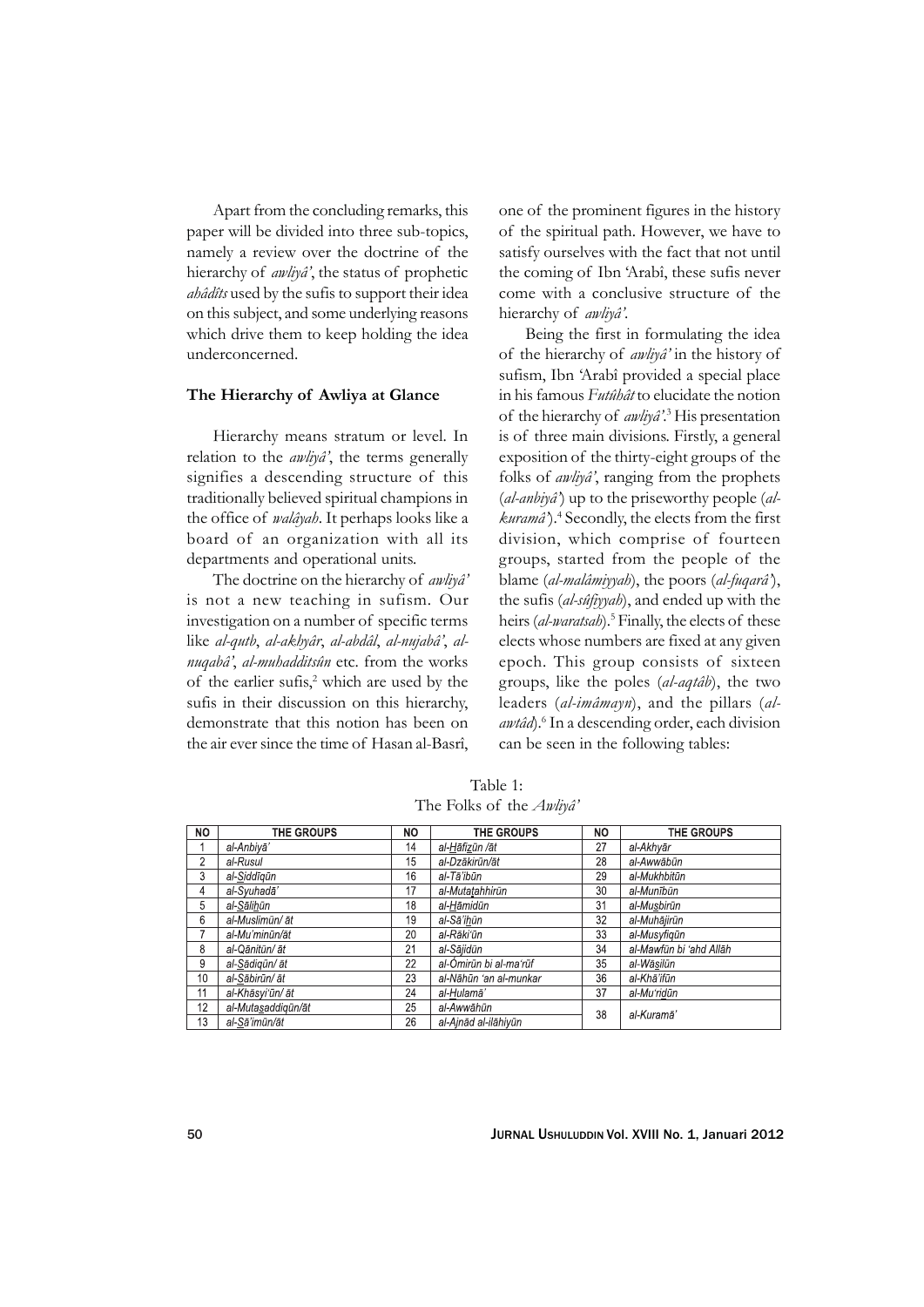| Table 2:                                                      |  |
|---------------------------------------------------------------|--|
| The Elects from Among the Folks of <i>Awliya</i> <sup>2</sup> |  |

| <b>NO</b> | THE GROUPS    | NC | <b>THE GROUPS</b>    |
|-----------|---------------|----|----------------------|
|           | al-Malāmivvah |    | al-Umanā             |
| <u>.</u>  | al-Fuqarā     |    | <b>.</b><br>al-Qurrā |

| Table 2:  |
|-----------|
| Continued |

| <b>NO</b> | <b>THE GROUPS</b>                  | NO             | <b>THE GROUPS</b> |
|-----------|------------------------------------|----------------|-------------------|
| $\sim$    | al- <u>S</u> ūfiyyah <sup>10</sup> | 10             | al-Ahbāb          |
|           | al-'Ibād                           | $\overline{A}$ | al-Muhadditsūn    |
| ັບ        | al-Zuhhād <sup>12</sup>            | 12             | al-Akhillā'       |
| 6         | Riiāl al-mā' <sup>13</sup>         | 13             | al-Samrā'         |
|           | al-Afrād <sup>14</sup>             | 14             | al-Waratsah       |

| Table 3: |  |
|----------|--|
|----------|--|

### The Elects from Among the Elects of the Folks of *Awliyâ'*

|     | THE GROUPS               |                                            |        | THE GROUPS                      |                                            |  |
|-----|--------------------------|--------------------------------------------|--------|---------------------------------|--------------------------------------------|--|
| NO. | <b>NAMES</b>             | <b>NUMBER AT ANY</b><br><b>GIVEN APOCH</b> | N<br>٥ | <b>NAMES</b>                    | <b>NUMBER AT ANY</b><br><b>GIVEN APOCH</b> |  |
|     | Agtāb <sup>15</sup>      |                                            | 9      | Khatm                           |                                            |  |
| c   | $A'$ immah <sup>16</sup> |                                            | 10     | 'Alā galb Ādam                  | 300                                        |  |
| 3   | Awtād $17$               |                                            | 11     | 'Alā galb Nūh                   | 40                                         |  |
| 4   | Abdāl                    | 5                                          | 12     | 'Alā galb Ibrāhīm               |                                            |  |
| 5   | Nugabā'                  | 12                                         | 13     | 'Alā galb Jibrīl                | 5                                          |  |
| 6   | Nujabā'                  | 8                                          | 14     | 'Alā galb Mīkā'īl               |                                            |  |
|     | xawāriyyūn               |                                            | 15     | 'Alā galb Isrāfīl <sup>18</sup> |                                            |  |
| 8   | Rajbiyyūn                | 40                                         | 16     | 'Alā galb Dāwūd                 | 153                                        |  |

Table 4:

## The Divisions of *Awliyâ' 'alâ Qalb Dâwûd and Their Number at Any Given Epoch*

| NO             | <b>THE GROUPS</b>                                 | NUMBER OF AWLIYA' AT ANY GIVEN EPOCH |
|----------------|---------------------------------------------------|--------------------------------------|
|                | Rijāl al-ghayb                                    | 10                                   |
| $\overline{2}$ | Zāhirūn 'alā amr Allāh 'an amr Allāh              | 18                                   |
| 3              | Rijāl al-quwwah al-ilāhiyyah 19                   | 8                                    |
| 4              | Rijāl al-hannān wa al-'atf al-ilāhī               | 15                                   |
| 5              | Rijāl al-haybah wa al-jalāl                       | 4                                    |
| 6              | Rijāl al-fath                                     | 24                                   |
|                | Rijāl al-'alī <sup>20</sup>                       |                                      |
| 8              | Rijāl ma'a al-nafas al-rahmānī                    | 21                                   |
| 9              | Riiāl taht al-asfal                               | 21                                   |
| 10             | Rijāl al-imdād al-ilāhī wa al-kawnī               | 3                                    |
| 11             | al-Ilāhiyyūn wa al-rahmāniyyūn                    | 3                                    |
| 12             | al-Qāhir fawqa 'ibād Allāh                        |                                      |
| 13             | Rajul al-barzakh                                  |                                      |
| 14             | Syakhs gharīb al-maqām                            |                                      |
| 15             | Saqīt al-rafraf bin sāqit al-'arasy <sup>21</sup> |                                      |
| 16             | Rijāl al-ghinā bi Allāh                           | $\overline{2}$                       |
| 17             | Rajul yatakarraru taqallubuhu fī kulli nafs       |                                      |
| 18             | Rijāl 'ayn al-tahkīm wa al-zawā'id                | 10                                   |
| 19             | al-budalā'                                        | 12                                   |
| 20             | Rijāl al-isytiyāq / Rijāl salawāt al-khams        | 5                                    |
| 21             | Rijāl al-ayyām al-sittah                          | 6                                    |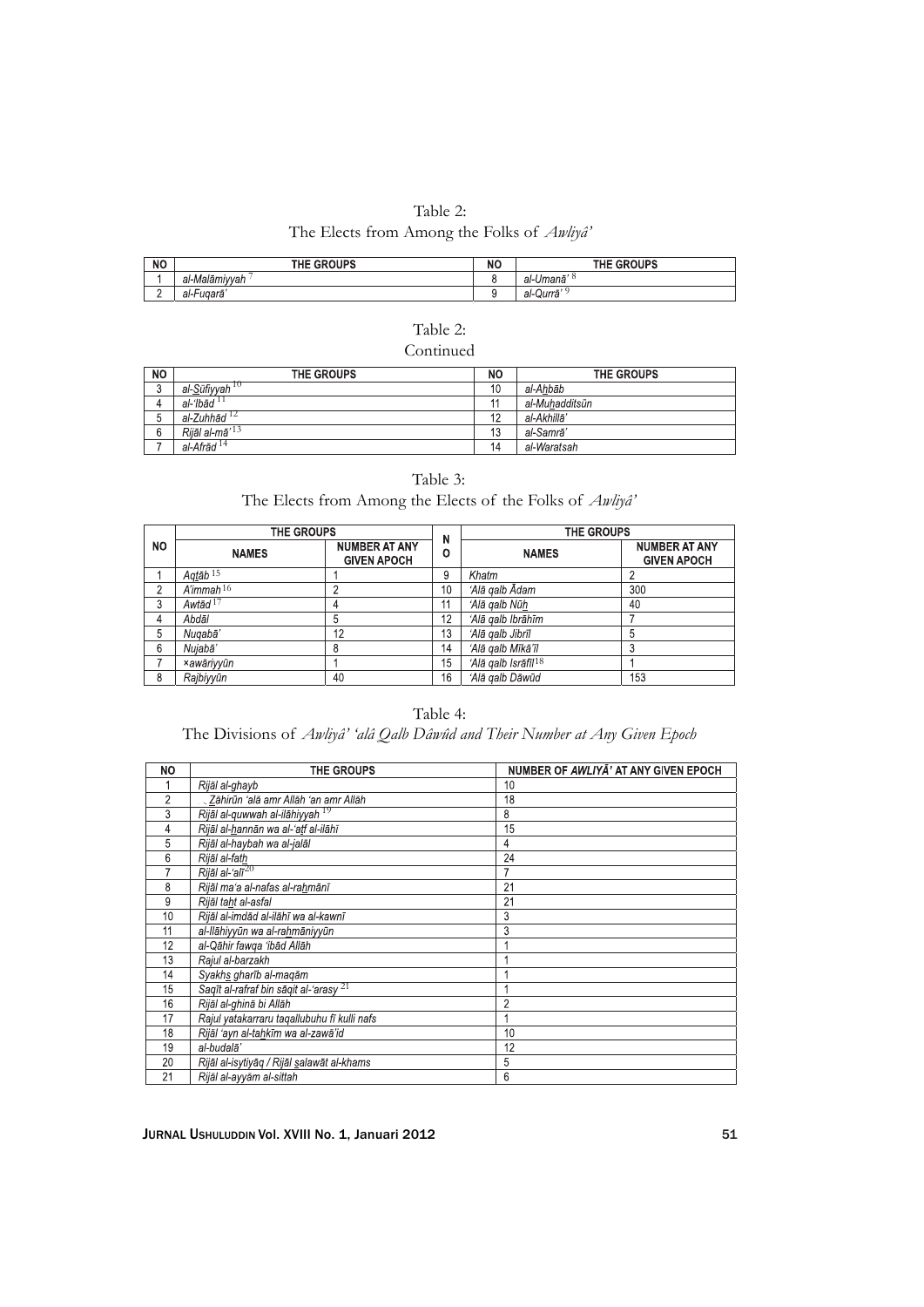### **The Hierarchy of Awliya' in Light of The Prophetic a Hadits**

Observing the above list of the hierarchy of *awliyâ'*, one might post a question of whether the prophetic *ahâdîts* have something to say about it or not. In the following, our investigation on this matter will be focused on as many prophetic *ahâdîts* as possible which mention the group names of *awliyâ'*, specifically those that have long been known in the sufi hierarchy of *awliyâ'*. By doing so it is hope that we can see religious justification for such a hierarchy of the *awliyâ'*.

However, before that, let we see first what the prophet Muhammad said about the religiousity of *awliyâ'*, the divine favors bestowed upon them and their position in front of the prophets and martyrs. We will start from the prophetic words cited by al-Sulamî in his *Kitâb al-arba'în fî al-tasawwuf*, pricisely *hâdîts* 36 entitled "*Bâb Istijlâb mahabbat Allâh ta'âlâ bi al-mudâwamah 'alâ khidmatih*" (Chapter on Gaining the Love of Allah the Most Hight by Serving Him Continuously):

I will love My servant as long as he keeps coming to Me with supererogatory prayers (*nawâfil*). If I love him, I shall become his hearing with which he hears, and his sight with which he sees, and his tongue with which he speaks, and his heart with which he thinks. [In such a condition], I will answer him if he calls Me, and I will give him if he asks Me.<sup>22</sup>

A similar *hadîts* is also cited by Abû Nu'aym al-Isfahânî in his famous *Hilyat alawliyâ'*. However, this time it appears longer than the one cited by al-Sulamî:

I declare war against him who shows hostility to My walî. My servant cannot come closer to Me with something

better than what I have ordained upon him; and I will love him if keeps coming to Me [added] with supererogatory prayers. If I love him, I shall become his hearing with which he hears, and his sight with which he sees, and his hand with which he grips, and his leg with which he walks; and I will give him if he asks Me and will protect him if he asks My protection. I do not hesitate to do anything as I hesitate to take the soul of the believer: he hates death and I hate to disappoint him.23

Both *ahâdîts* compliment one another. While the first indicates that the favors of God are bestowed upon those who come closer to Him with supererogatory deeds (*nawâfil*), the second conveys that these deeds are not just any kind of good acts/ works. Rather, they must be done by those who sincerely commit themselves in performing the ordained acts (*farîdah*). Here the dependency of supererogatory deeds upon the ordained acts is established, signifying that without the later, the former fails to please God and, as such, will not result in any divine favors.

In addition, the second *hadîts* includes in itself a serious thread from God that He will wage a war against anybody who hurts a *walî* (*man âdzâ lî waliyyan*) or, as mentioned in another *hadîts*, who makes enmity to the *awliyâ'* of God (*man 'âda awliyâ' Allâh*).24 This has a sound reason for in Islam the act of hurting people or enmity is considered blasphemous, not to mention if it is addressed to the friend of God, *walî Allâh*. Therefore, once this act is addressed to the later, it is regarded as provoking war against God for that person, to use the phrase from a *hadîts alqudsî* narrated by the beloved wife of the Prophet, 'Â'isyah, "has allowed My war [against him]" (*faqad istahalla muhârabatî*).25

52 JURNAL USHULUDDIN Vol. XVIII No. 1, Januari 2012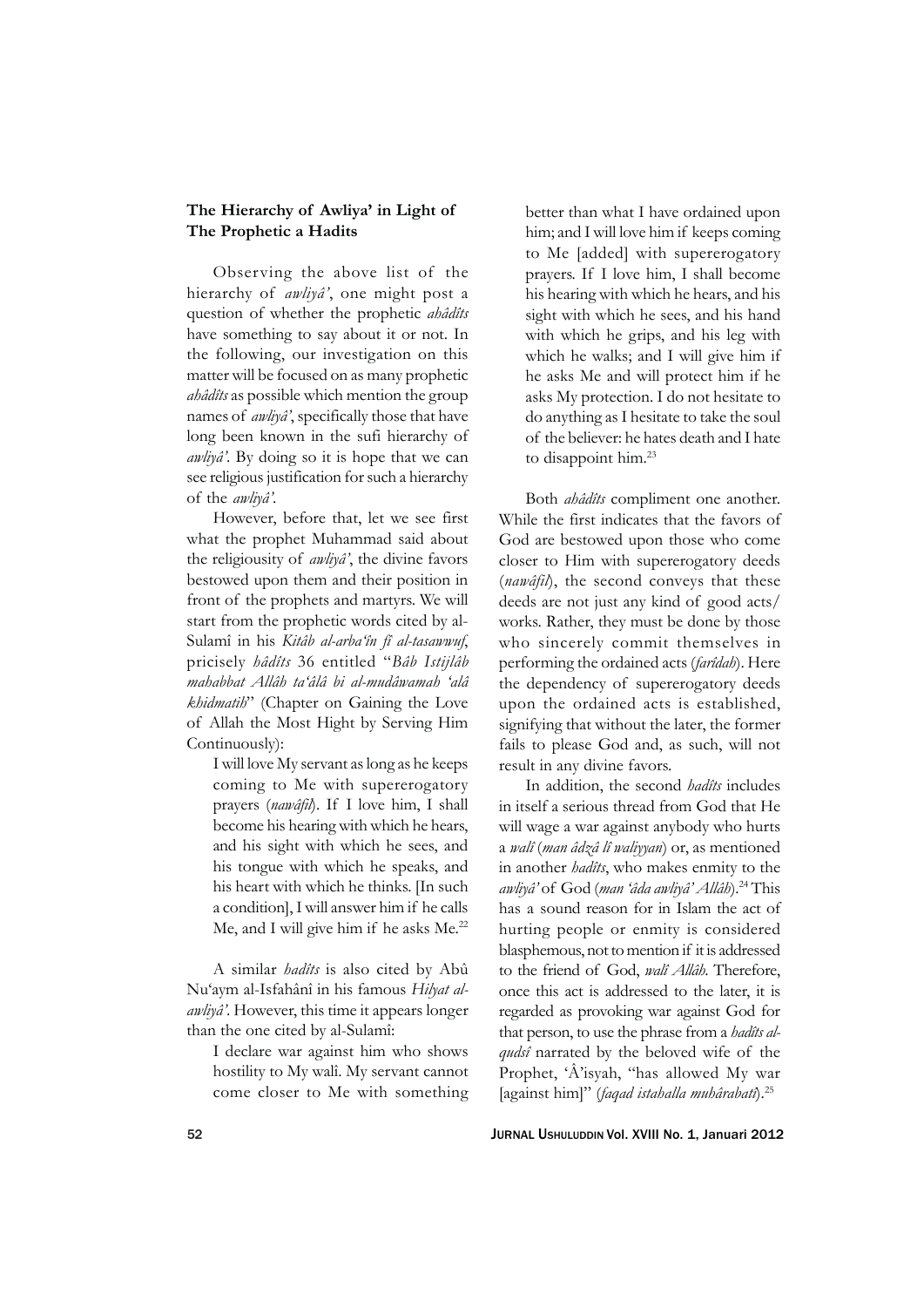The *awliyâ'* have special position in the side of God through which they receive divine previleges that make them higher than the rest of human beings. This is really special for it is envyed even by the prophets and martyrs. So, said the prophet in the following *hadîts* narrated by 'Umar bin al-Khattâb:

"There are, indeed, among the servants of Allah people who are not prophets nor martyrs whose place in the side of Allah the Most Exalted and Sublime envyed by the prophets and martyrs in the Day of Resurrection." A man said: "Who are they and what are their deeds, so that we can hopefully love them?" [The prophet] said: "[They are] people who love each other because of Allah the Most Exalted and Sublime, not because of their kinship nor wealth which they give to one another. I swear to God, that their face is really like light and they, indeed, on the pulpit of light. They do not fear nor grieve when others do." Then [the Prophet] read [the Qur'anic verse]: "Behold! Verily on the *awliyâ'* of Allah there is no fear, nor shall they grieve."26

The propehtic *ahâdîts* also come with specific group names of *awliyâ'* that we encountered in the above list of hierarchy of *awliyâ'* and their numbers.27 The first is the *hadîts* about the People of Excellence (*al-akhyâr*) and the Substitutes (*al-abdâl*):

The People of Excellence (*khiyâr*) of my followers in every century are fivehundred persons and the Substitutes (*abdâl*) are forty. Neither one of them which go less than this number. If one dies [from the forty Substitutes], God replaces his place with the one from the five-hundred. The companions said: "O the prophet, tell us their deeds." The

prophet said: "They forgive anyone who does injustice to them, do a good turn to he who does evil to them, and share with others what God Almighty and Most Sublime (*'azza wa jalla*) has given them.28

In the consecutive four *ahâdîts* we find the prophet telling about the group names of *awliyâ'* called the People of Trustworthy (*al-umanâ'*), the Nobles (*al-nujabâ'*), the Pillars (*al-awtâd*), the Pole (*qutb*) and, again, the People of Excellence (*al-akhyâr*) as well as the Substitutes (*al-abdâl*):

Indeed, Allah has the people of trustworthy (*al-umanâ'*).29

The Nobles (*al-nujabâ'*) are in Egypt, the People of Excellence (*al-akhyâr*) are from the people of Irak, the Pole (*qutb*) is in Yemen, and the Substitutes (*alabdâl*) are in Syria and they are little [in number].30

Know that the Pillars (*al-awtâd*) are from the people of Kûfah and the Substitutes (*al-abdâl*) are from the people of Syria.<sup>31</sup>

The Substitutes (*al-abdâl*) are in Syria and the Nobels (*al-nujabâ'*) are in Kufah.32

Apart from the *abdâl*, there are also group name of *awliyâ'* called *al-budalâ'* (also translated as the Substitutes):

The substitues (*budalâ'*) of my people are fourty men: twenty two of them are in Syria and eighteen in Irak. Every time one of them dies, Allah substitutes him with another. They will die if the Hereafter comes.<sup>33</sup>

In addition to the above *ahâdîts*, the following *hadîts* tells us about the group names of *awliyâ'* called the Leaders (*al-*

JURNAL USHULUDDIN Vol. XVIII No. 1, Januari 2012 53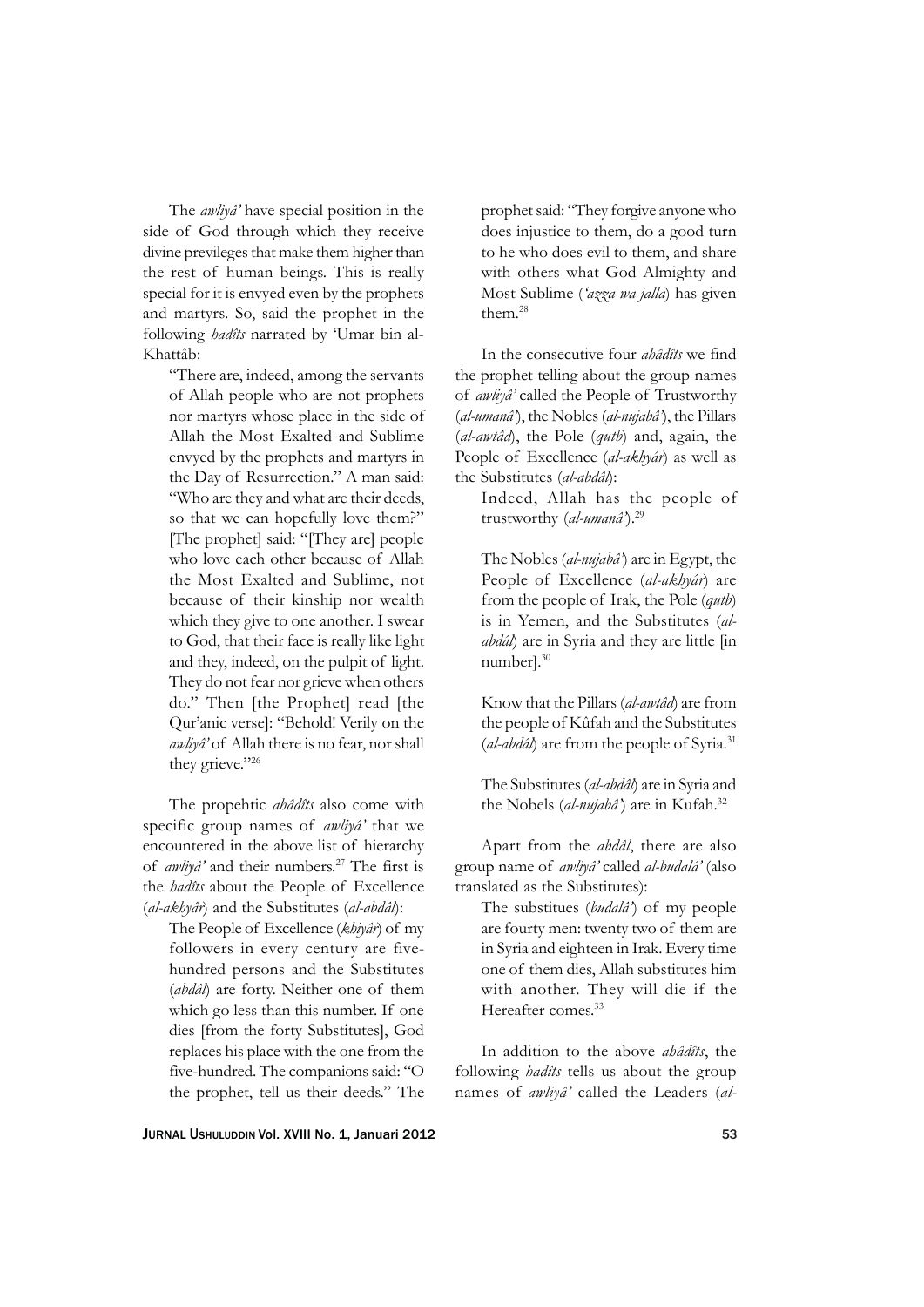*nuqabâ'*), the Pillars (*al-'umud* or *al-awtâd*), the Helper (*al-ghawts*) and, again, the Nobles (*alnujabâ'*) as well as the People of Excellence (*al-akhyâr*):

The Leaders (*al-nuqabâ'*) are threehundreds, the Nobles (*al-nujabâ'*) are seventy, the Substitutes (*al-budalâ'*) are forty, the People of Excellence (*al-akhyâr*) are seven, the Pillars (*al-'umud*) are four, and the Helper (*al-ghawts*) is one. The residence of the leaders is in Meghreb, the Nobles in Egypt, the Substitutes in Syria, the People of Excellence are travellers nomads (*sayyâÍûn*) on earth, the Pillars are in the corners of the world, and the Helper is in Mecca. If there is a public need, all the Leaders, the Nobles, the Substitutes, the People of Excellence and the Pillars will make a prayer. If the prayer of one group or all the groups are answered, so that is its share. Otherwise, the Helper will make a supplication, for there will be no problem which is not stteled with his supplication.<sup>34</sup>

Our reading on *hadîts* literatures also finds out that there are *ahâdîts* which mention about the group names of *awliyâ'* whose hearts are on those of the prophets and the angels. So, for example, there are *awliyâ'* on the heart of the prophet Âdam, Mûsâ, and Ibrâhîm consecutively, or *awliyâ'* on the heart of the angel Jibrîl, Mîkâ'îl and Isrâfîl respectively. Thus, said the prophet Muhammad:

God Almighty and Most Sublime (*'azza wa jalla*) has among His creatures threehundred person whose hearts are on the heart of Âdam peace be upon him; forty whose hearts are on the heart of Mûsâ peace be upon him; seven whose hearts are on the heart of Ibrâhîm; five whose hearts are on the heart of Jibrîl peace be upon him; three whose hearts are on

the heart of Mîkâ'îl; and one whose heart is on the heart of Isrâfîl peace be upon him. If this one dies, God replaces his place with one of the three; if one of the later dies, God replaces his position with one of the five; if one of the later dies, God replaces his position with one of the seven; if one of the later dies, God replaces his place with one of the forty; if one of the later dies, God replaces his place with one of the three-hundred; if one of the later dies, God replaces his place with one of the common people (*al-'âmmah*). It is through them that God gives and takes life, causes rain, grows plants and drives away tribulation. It is said to 'Abd Allâh bin Mas'ûd: "How does God give and take life through them?" He said: "This is so because if they ask God to increase the number of people, their number will be increased; if the pray [to break the tyrants], they will be broken; if they ask for rain, it will fall; if they ask [God to grow the earth], the earth will grow for them; and if they pray [to remove the tribulation], God will remove through them all kinds of tribulation. 35

The news about the *awliyâ'* on the heart of the prophet Ibrâhîm is further fortified by the following *hadîts*:

The earth will never be empty of forty men [whose characteristics] resemble those of the Friend of the Most Merciful (i.e., the prophet Ibrâhîm). It is through them that God sends rain and helps the people. No one dies among them unless God replaces his place with others.<sup>36</sup>

### **Concludng Remarks**

All the prophetic *ahâdîts* cited above mention no less than fifteen group names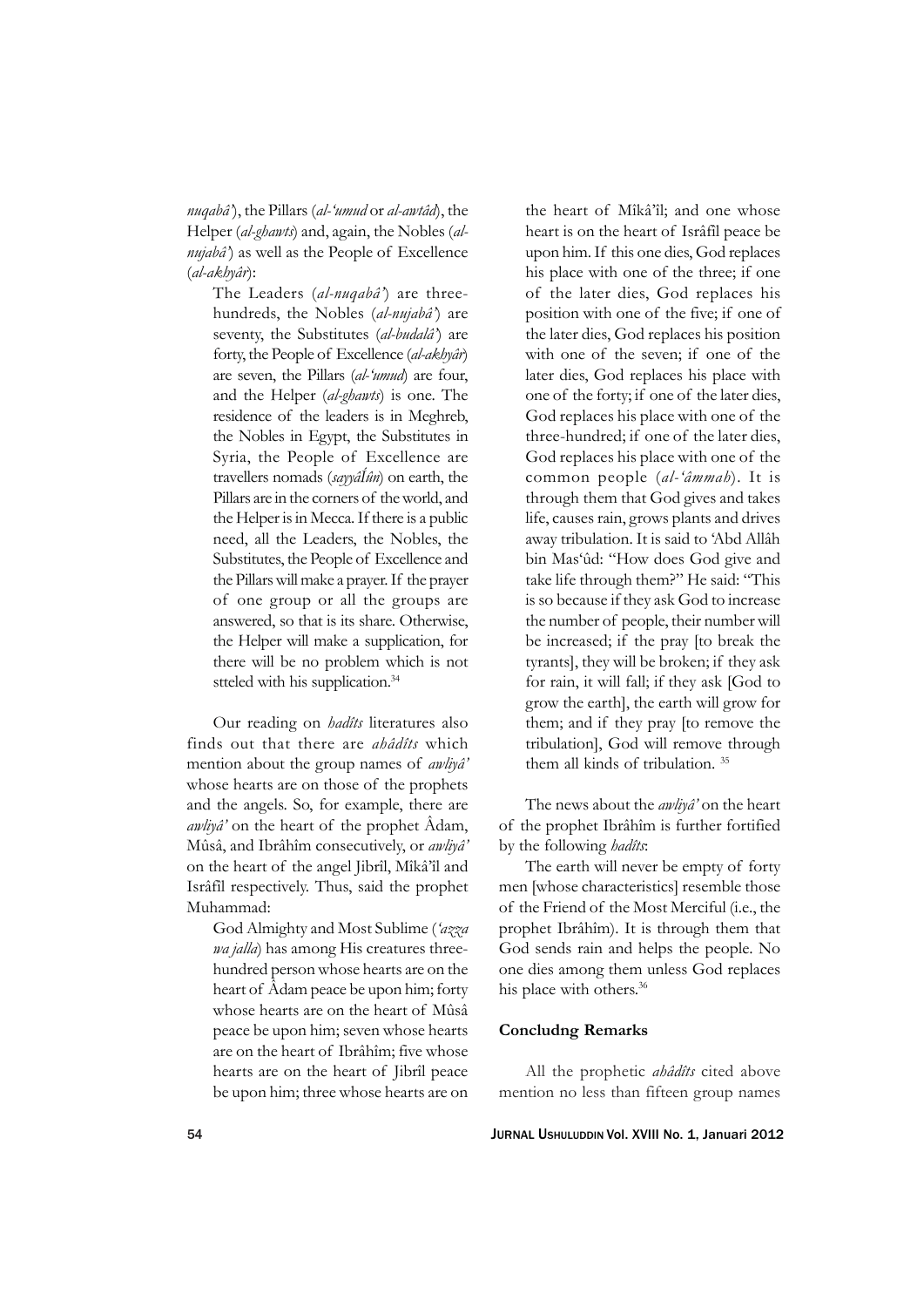of *awliyâ'*. From the sufi perspective, this means that their formulation of the hierarchy of *awliyâ'* has some kind of religious justification that legitimates its use in especially sufi circles. Those names are shown below:

| NO | <b>GROUPS</b> | NO | <b>GROUPS</b>      | <b>NO</b> | <b>GROUPS</b>     |
|----|---------------|----|--------------------|-----------|-------------------|
|    | Khivār        | 6  | al-Umanā'          |           | ʻAlā galb Mūsā    |
|    | Awtād         |    | al-Budalā'         | 12        | ʻAlā galb Ibrāhīm |
|    | Abdāl         | 8  | al-Ghawts          | 13        | ʻAlā qalb Jibrīl  |
| 4  | al-Nuiabā'    | 9  | al-'Umud (awtād ?) | 14        | ʻAlā aalb Mīkā'īl |
|    | al-Nugabā'    | 10 | ʻAlā aalb Ādam     | 15        | ʻAlā galb Isrāfīl |

Table 5: The Group Names of *Awliyâ'* Mentioned in the Cited Prophetic *Ahâdîts*

Be that as it may, however, one cannot ignore the fact that there exists differences between the prophetic *ahâdîts* and Ibn 'Arabî's list with regard to the number of *awliyâ'* of the same group as shown in the table below:

| Table 6:                                                                          |  |
|-----------------------------------------------------------------------------------|--|
| The Group Names of <i>Awliyâ'</i> Mentioned in the Cited Prophetic <i>Ahâdîts</i> |  |

| <b>NO</b> | <b>THE GROUPS</b>    | NUMBER OF AWLIYA' AT ANY GIVEN EPOCH |                   |  |  |  |
|-----------|----------------------|--------------------------------------|-------------------|--|--|--|
|           |                      | Prophetic Ahādīts                    | Ibn 'Arabī's List |  |  |  |
|           | al-Ghawts (al-aqtāb) |                                      |                   |  |  |  |
| 2         | A'immah              | Number is not mentioned              | 2                 |  |  |  |
| 3         | Awtād                | 4                                    | 4                 |  |  |  |
| 4         | Abdāl                | 40                                   | 5                 |  |  |  |
| 5         | Nugabā'              | 300                                  | 12                |  |  |  |
| 6         | Nujabā'              | 70                                   | 8                 |  |  |  |
|           | Hawāriyyūn           | Group name is not mentioned          |                   |  |  |  |
| 8         | Rajbiyyūn            | Group name is not mentioned          | 40                |  |  |  |
| 9         | Khatm                | Group name is not mentioned          | 2                 |  |  |  |
| 10        | 'Alā qalb Ādam       | 300                                  | 300               |  |  |  |
| 11        | 'Alā galb Nūh        | Group name is not mentioned          | 40                |  |  |  |
| 11        | ʻAlā qalb Mūsā       | 40                                   | 40                |  |  |  |
| 12        | 'Alā galb Ibrāhīm    |                                      |                   |  |  |  |
| 13        | 'Alā galb Jibrīl     | 5                                    | 5                 |  |  |  |
| 14        | 'Alā galb Mīkā'īl    | 3                                    | 3                 |  |  |  |
| 15        | 'Alā galb Isrāfīl    |                                      |                   |  |  |  |
| 16        | 'Alā galb Dāwūd      | Group name is not mentioned          | 153               |  |  |  |

This study also reveals that one of the cited prophetic *ahadîts* does not reach the degree of authentic *ahâdîts*, precisely that which deals with the 40 persons of *abdâl*. This, according to Ibn 'Asâkir, is discontinued (*munqati'*) because Syurayh and 'Alî have never met one another.37 However, according to al-Suyûtî, those *ahâdits* in general are reliable.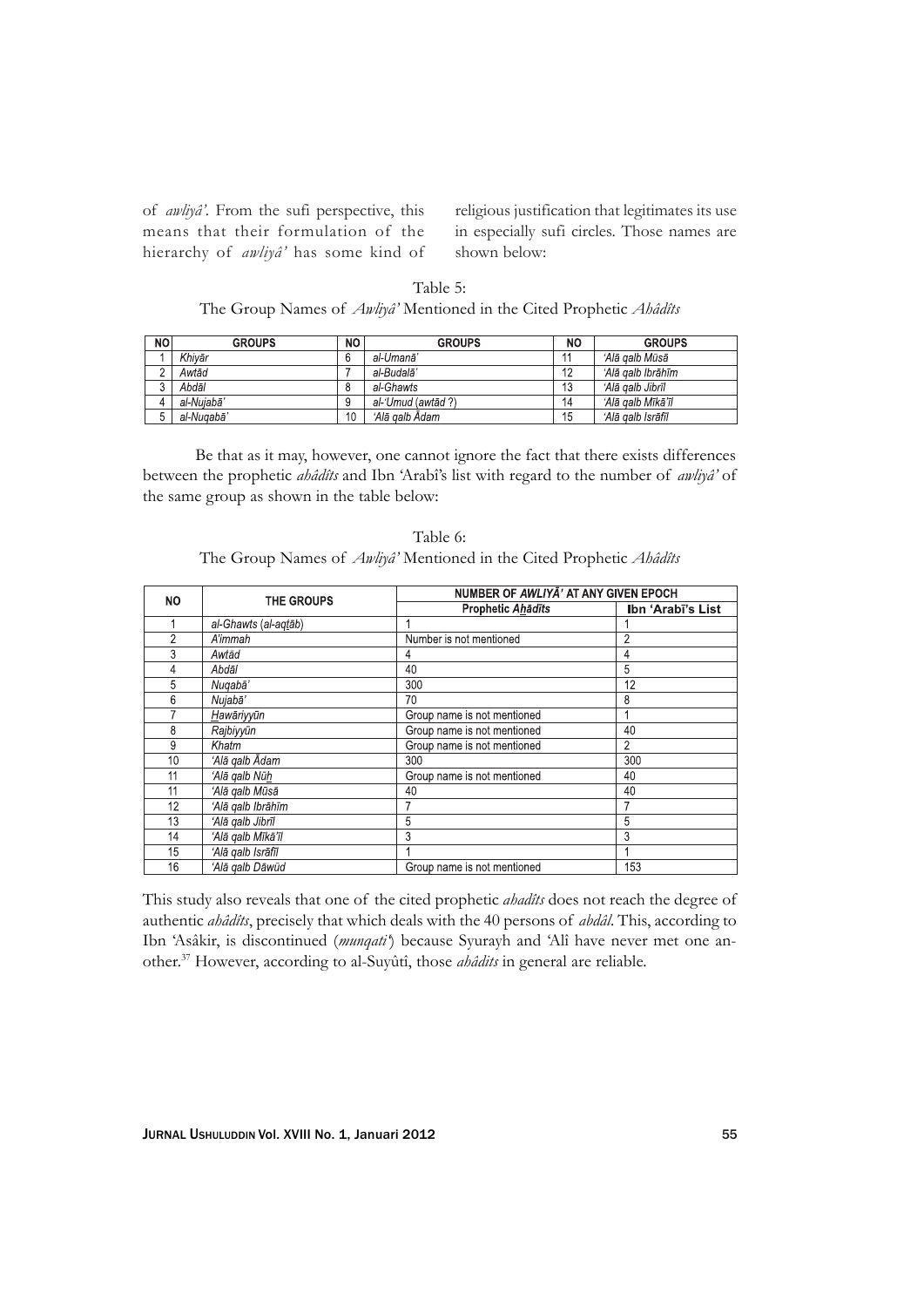### **Catatan Akhir**

- <sup>1</sup> Ibn 'Arabî, *al-Futûhât al-makkiyyah*, ed. Muhammad 'Abd al-Rahmân al-Mur'asyilî (Beirut: Dâr Ihyâ' al-Turâts al-'Arabî, 1998/1418), II: 18.
- See, for example, the works of al-Hakîm al-Tirmidzî, *Khatm al-awliyâ'*, ed. 'Abd al-Wârith Mahmûd 'Alî (Beirut: Dâr al-Kutub al-'Ilmiyyah, 1965); al-Sulamî, *Tabaqât al-sûfiyyah* together with *Dzikr al-niswah al-muta'abbidât al-sûfiyyât*, ed. Mustafâ 'Abd al-Qâdir 'Atâ (Beirut: Dâr al-Kutub al-'Ilmiyyah, 2<sup>nd</sup> edition, 1424/2003), al-*Muqaddimah fî al-tasawwuf wa haqîqatih*, ed. Yûsuf Zaydân (Iskandariyyah: Maktabah al-Kulliyyât al-Azhariyyah, 1986); Abû Nu'aym al-Isfahânî, *Hilyat al-awliyâ' wa tabaqât al-asfiyâ'*, ed. (Beirut: Dâr al-Kutub al-'Ilmiyyah, 1<sup>st</sup> edition, 1409/1988); Abû Nasr al-Sarrâj al-Tûsî, *al-Luma'*, eds. 'Abd al-Halîm Mahmûd and Tâha 'Abd al-Bâqî Surûr (Egypt: Dâr al-Kutub al-Hadîtsah and Baghdad: Maktabah al-Matsnâ, 1380/1960).
- <sup>3</sup> For details please see chapter 73 of Ibn 'Arabî's *Futûhât*, II: 5-41.
- Ibid., 25-41.
- <sup>5</sup> Ibid., 18-25.
- <sup>6</sup> Ibid., 9-18.
- Ibn 'Arabî stated that they are the lords and leaders of those in the spiritual path. Another term ascribed to this group of people is *al-malâmatiyyah* but, said the Syaykh, it is weak. Ibid., 19.
- According to Ibn 'Arabî, this group is not only one of the *malâmiyyah*, but also their dignities and elects. The prophet Khidr is also one of the *umanâ'*. Ibid., 22.
- <sup>9</sup> They are the people of God (*ahl Allâh*) and their elects. They are appointed this position because they memorize the Qur'an word by word and put its content into practice. Both Abû Yazîd al-Bistâmî and Sahl al-Tustarî were among this group of *awliyâ'*. Ibid.
- <sup>10</sup> They are the people of noble characteristics (*ahl makârim al-akhlâq*). It is this group of *awliyâ'* who can perform miraculous acts (*kharq al-'awâ'id*) at their choice (*'an ikhtiyâr minhum*). Ibid., 19.
- <sup>11</sup> This group of *awliyâ'* never performs religious rituals except the obligatory one. Among them are those known as travelers (*al-sayyâh*), those who concern only with themselves and make their homes places for communal prayer (*salât aljamâ'âh*), those known as the people of causality (*sâhib sabab*) and without causality (*târik sabab*). They are, said Ibn 'Arabî, protected (*ma'sûm*) from committing any hatred (*al-ghill*), envy (*al-hasad*),

greed (*al-hirs*) and blameworthy self-indulgence (*al-syarah al-madzmûm*) by way of turning these characteristics into praiseworthy directions (*aljihâd al-mahmûdah*). Ibid., 20.

- <sup>12</sup> Namely those who leave the worldly life by choice (*tarakû al-dunyâ 'an qudrah*). Ibid.
- <sup>13</sup> They are a number of *awliyâ'* who worship God at the bottom of the seas and rivers.. Ibid., 21.
- <sup>14</sup> Ibn 'Arabî mentioned that this group of *awliyâ'* is not among the pole. Khidr was one of them, so was the prophet Muhammad before his appointed the prophet and messenger of God. The station of this group is that which stands between the station of *siddîqiyyah* and legislative prophethood (*al-nubuwwah al-syarî'ah*). Ibid.
- The *qutb* will always be one at every given epoch. He is the Helper (*al-ghawts*) and is among those who are brought close (*al-muqarrabûn*). His name from among the Beautiful Names of God is *'Abd Allâh*. Mention should be made here that the head of all *aqtâb* according to Ibn 'Arabî is the prophet Idrîs, whom Allah keeps alive till the end of time, spiritually and physically. However, his rank is below the real *qutb*, a position held by the prophet Muhammad himself. Ibid., 8-9.
- <sup>16</sup> *A'immah* (leaders) will always be two at every given epoch, the one called *'Abd al-Rabb* and the other *'Abd al-Mâlik*. It is worth noting that the real *a'immah* according to Ibn 'Arabî are the prophets 'Îsâ and Ilyâs. Just like the prophet Idrîs, both are also kept alive by God till the end of time. Both are also the deputies of the prophet Idrîs, the *qutb*. Posited as such, their representatives from among the rest of *awliyâ'* also follow this scheme. So, if one *qutb* dies, one of the two *a'immah* will replace his palce as *qutb*. Ibid.
- <sup>17</sup> *Watad* (pl. *awtâd*) means pillar, and this position is held by the Green Prophet, Khidr, who is also kept alive by God till the end of time. Apart from their own status, the four prophets, namely Idrîs, 'Îsâ, Ilyâs and Khidr, form the *awtâd* and headed by the later. Their representatives from among the *awliyâ'* will replace the *a'immah* after his death. Ibid., 9.
- <sup>18</sup> Among the prophets who fall under this category, said Ibn 'Arabî, is the prophet 'Îsâ, whereas among the sufis is Abû Yazîd al-Bistâmî. Therefore, the 'Îsâwiyyûn, i.e., the *awliyâ* who walk on the footstep of the prophet 'Îsâ also walk on the footstep of the angel Isrâfîl. Ibid., 13.
- <sup>19</sup> According to Ibn 'Arabî, they are also called *rijâl al-quwwah*, and there are five persons who walk on their footsteps. Ibid., 14-15.

56 JURNAL USHULUDDIN Vol. XVIII No. 1, Januari 2012